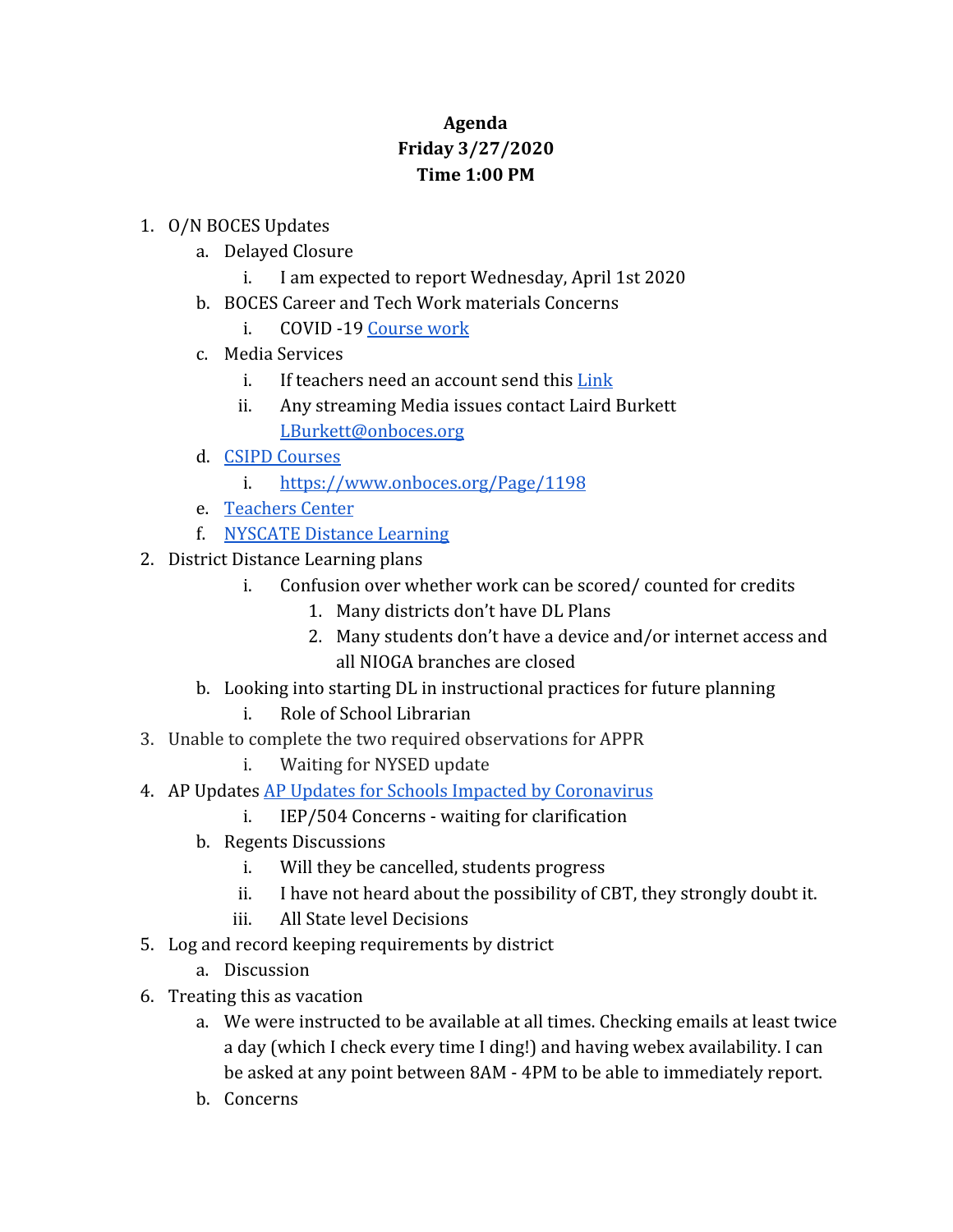- c. Procedures
- 7. Essential Services

.

- i. Day Care
- ii. Food Services
- iii. Volunteering?
- 8. Hundreds of thousand pages of packets AKA "Packet Panic"
	- a. Millions in costs
	- b. Drop off, Pick up, US Mail
- 9. Teachers pay Teachers District Concerns (for send home packets)- Some clarity from me, that I have learned from Stephanie Cole Adams Esq.
	- a. About TPT (teachers pay teachers) there are tons of copyright concerns. Mainly that TPT does not regulate what teachers post and sell to make sure it doesn't contain any copyrighted material; then the district photocopies and distributes materials that may be in violation. Teachers have said sellers had lifted passages verbatim from their lessons and copied entire pages without permission. While the company provides a reporting mechanism for infractions, it leaves the policing to the rights holders themselves. There is nothing in this that criticizes teachers (or anyone else) from buying and selling resources using TPT or other avenues. The criticism is of the TPT platform itself. This seems reasonable as any site that profits from the trade in Intellectual Property needs a robust mechanism to ensure that the seller actually has the rights to offer what they sell. Many sellers who are out of compliance may not be aware that they're running afoul of the law when they post materials for sale. In addition to the above issues, teachers may not have appropriate rights to include certain pictures or texts in lessons. Fair Use clauses allow for some reuse leeway, but do not allow educators to sell or profit from the work.
- 10. Possible Phasing in plans
- 11. Ideas for Collaboration
	- a. Concerns with Zoom?<https://protonmail.com/blog/zoom-privacy-issues/>
	- b. BOCES DS has instructed us to use ZOOM. So my hands are tied, I understand the privacy concerns.
		- i. How you can protect your data
	- c. As Zoom becomes the standard video conferencing tool, there are some steps you can take to keep your data safe.
	- d. Use two devices during Zoom calls: If you are attending a Zoom call on your computer, use your phone to check your email or chat with other call attendees. This way you will not trigger the attention tracking alert.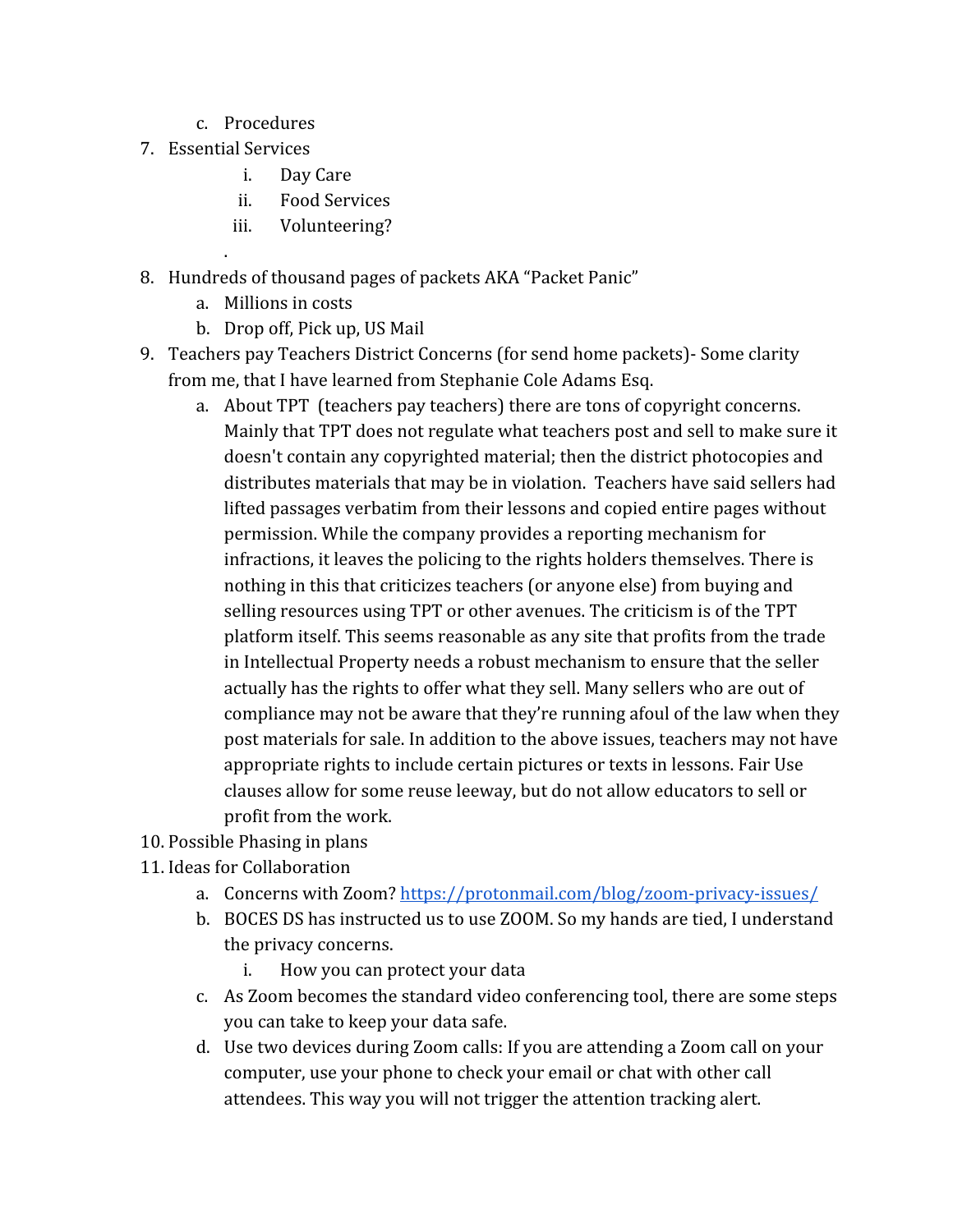- e. Do not use Facebook to sign in: It might save time, but it is a poor security practice and dramatically increases the amount of personal data Zoom has access to.
- f. Keep your Zoom app updated: Zoom removed the remote web server from the latest versions of its apps. If you recently downloaded Zoom, there's no need to be concerned about this specific vulnerability.
- 12. Combinating 3rd and 4th Marking Periods
	- a. Many districts are considering this, waiting for NYSED Guidance
- 13. Will schools Re-open?
	- a. Everyone just moves forward?
- 14. Specific Steps taken by SLMS
	- a. Last Minute SLS/Media book requests
		- i. I plan to make another order while working from home

## 15. District By District Updates

| a. | Albion             |
|----|--------------------|
|    | i.                 |
| b. | <b>Barker</b>      |
|    | i.                 |
| C. | Lewiston-Porter    |
|    | i.                 |
| d. | Lockport           |
|    | i.                 |
| e. | Lyndonville        |
|    | i.                 |
| f. | Medina             |
|    | i.                 |
|    | g. Newfane         |
|    | i.                 |
| h. | Niagara Falls      |
|    | i.                 |
| i. | Niagara Wheatfield |
|    | i.                 |
| j. | North Tonawanda    |
|    | i.                 |
| k. | Royalton-Hartland  |
|    | i.                 |
| l. | Starpoint          |
|    | i.                 |